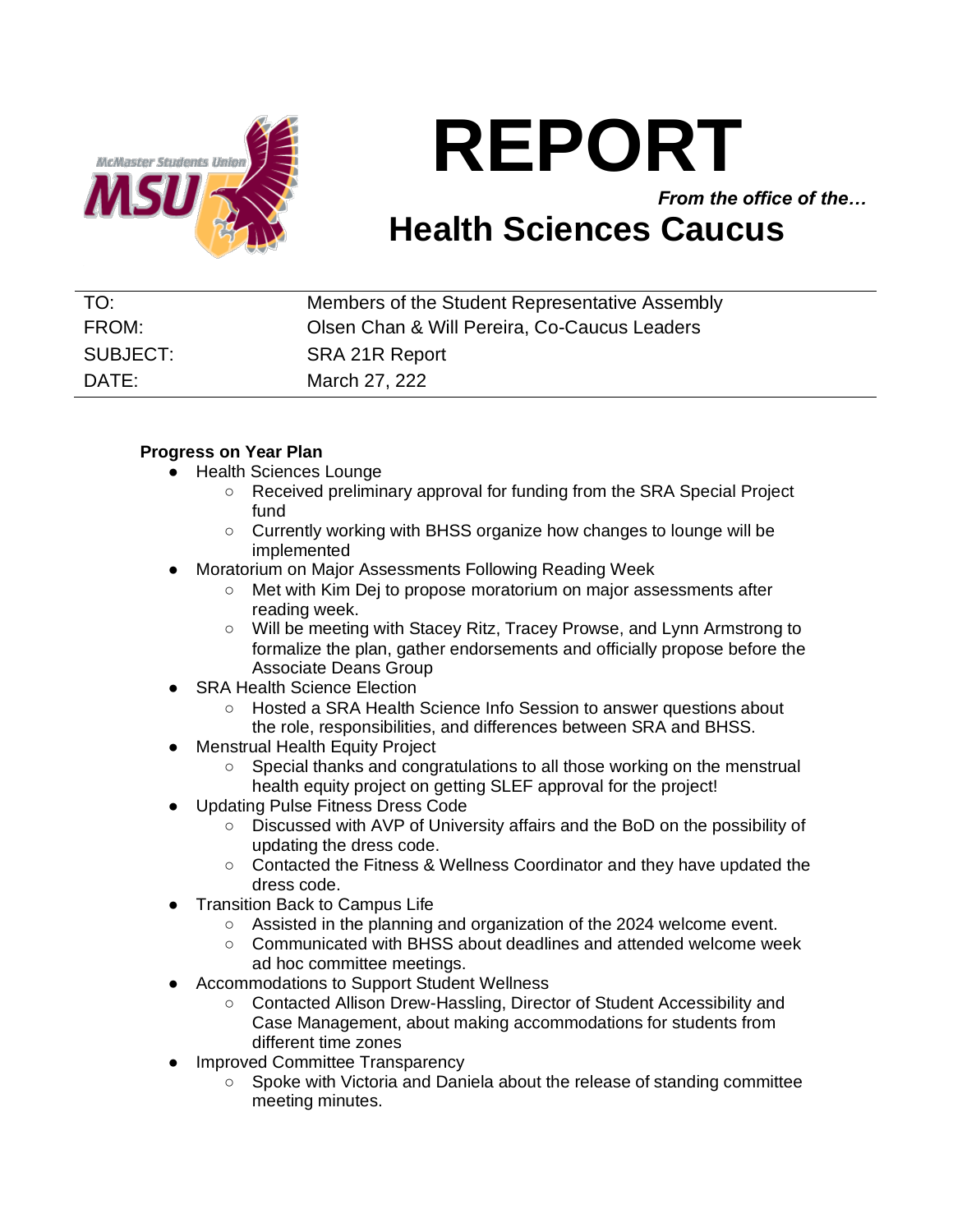#### **Past Events, Projects, & Activities**

- Participated in BHSS meetings and several BHSS events
	- Introduction meeting, BHSS General Election Info Night, etc.
- Met with the Kim Dej about the Reading Week Moratorium
- Hosted SRA Health Sci Info Night
- Finished designated sections on policy papers for Off-Campus Housing and Academic success
- Finished the transition report for SRA Health Sciences 2022-2023 representatives
- Attended the 2024 Welcome Event to meet with constituents and help facilitate their transition to campus

#### **Upcoming Events, Projects, & Activities**

- Further communicating with AVP Finance about using the SRA Special Projects Fund for the Health Sciences Lounge Upgrade
- Meeting with Dr. Kim Dej, (Acting) Vice-Provost to discuss the implementation of a moratorium on major assessments following reading week
- Posting a Year End Report Instagram post summarizing the work we have done in the past year

### **Outreach & Promotions**

- Led online promotional campaigns to promote the SRA Health Sciences election to faculty members.
- Answered questions on SRA Instagram pertaining to the election
- Promoted the election in front of HTHSCI 2FF3 in person class
- Olsen represented the Faculty of Health Sciences as well as the SRA as a whole on instagram.com/msu\_mcmaster to promote the SRA by-election
- Submitted caucus reports to the Bachelor of Health Sciences Society to be released to the student base.
- Created and released a survey on the moratorium on major assessments following reading week

#### **Successes**

- Maintained strong connections with the BHSS execs and facilitated our first collaborative project.
- Gathering the support for the Reading Week Moratorium from university representatives
- Helped increase overall awareness about the SRA to BHSc students and kept them updated on MSU initiatives

#### **Current Challenges**

- Coming up to the end of the semester, there are several things we want to finish before our term ends :)
- Many stakeholders involved in our projects are quite busy, so it has been hard to find time to collaborate.

Best,

Olsen Chan & Will Pereira SRA Health Sciences Co-Caucus Leaders